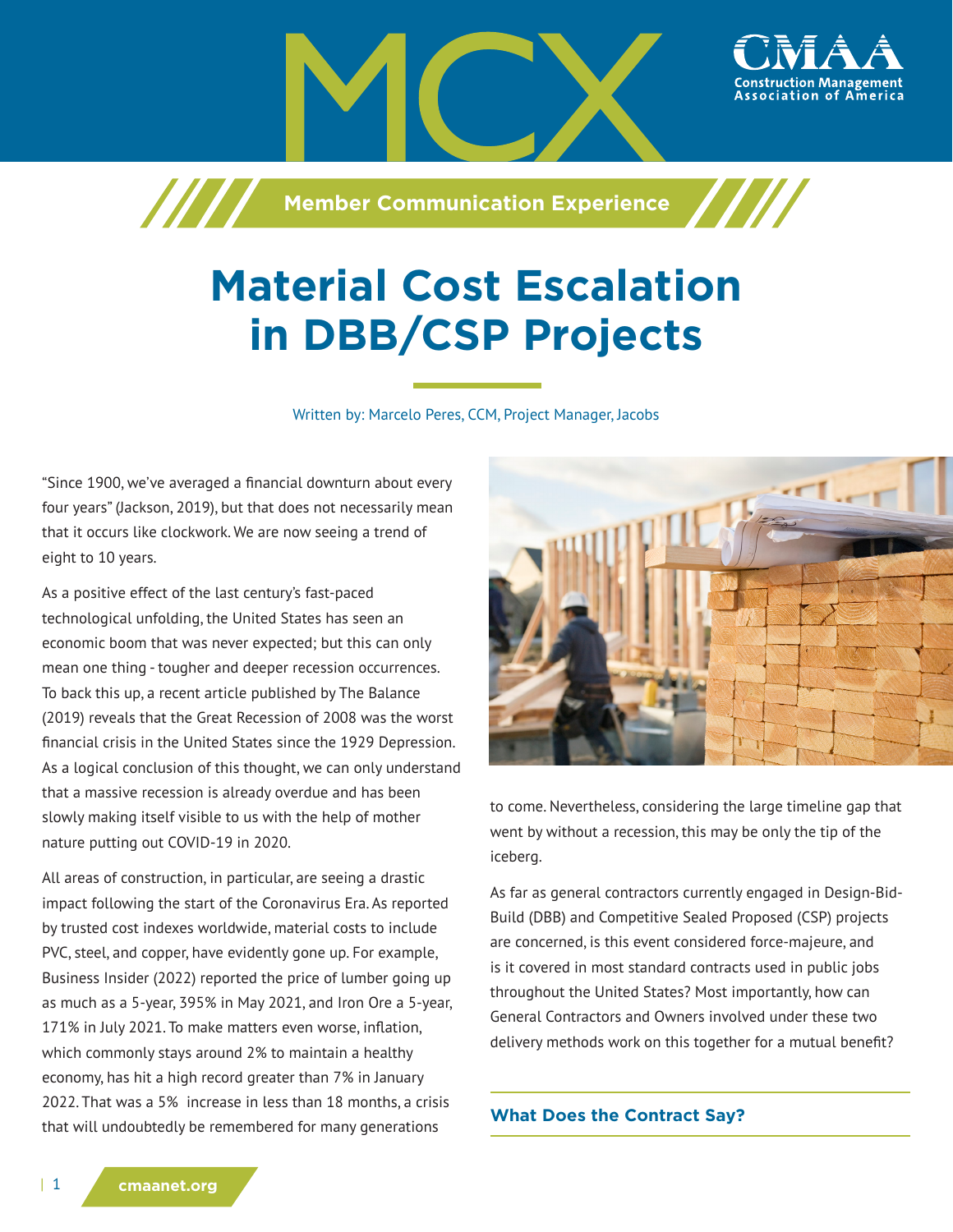Generally speaking, force majeure is a term used to describe an unforeseeable circumstance that prevents a party from fulfilling a contract, i.e., an act of God. Many standard construction contracts, including the ConsensusDocs Forms, cover force majeure and even epidemics. The ConsensusDocs 200-2017 Agreement between GC and Owner, more specifically Article 6.3, gives the General Contractor the right to an equitable extension of time. Furthermore, it elaborates on a possible relief covered under circumstances including epidemics, adverse governmental actions, and other unavoidable scenarios.

777 T T

As it pertains to Public Works procured through DBB and CSP, the most commonly used contract is the AIA A201-2007, used almost all across the board. It does not cover force majeure in specifics, and the closest it gets to an impact by God is shown under Section 8.3.1, as it addresses delays and extension of time. Language will slightly differ from one client to another, but it will generally read similar to the following piece, pulled from the Department of Construction Services within the Dallas Independent School District.

*"If the Contractor is delayed in performing work that is critical to the overall completion of the work by an act of changes caused by work/labor disputes, unavoidable casualties, including fire, or by unusually adverse weather conditions, then the contract time shall be extended for a reasonable time to reflect the impact of the delay of work to achieve completion as per contract. Adjustments in the contract time will be permitted for a delay only to the extent where the cause could not have reasonably been anticipated by the GC, and could not be limited or avoided by the GC's timely notice to the Owner of the delay.*

Section 8.3.1.1 of this particular Owner's contract, lists permissible lost time due to adverse weather (a.k.a. an act of God) that can be used by the contractor to be inserted in its project schedule as anticipated lost time based on historical data. Dallas I.S.D. asks the GC to count on losing 55 working days of lost time.

Readers quickly realize that this has nothing to do with material cost escalation, and the presumption is correct.

Generally, the AIA A201-2007 was developed mainly to handle

DBB and CSP to protect both parties financially, which is why it avoids monetary language in its entirety related to force majeure. There are many goals behind the maneuver, but the ones focused on this article has the following objectives:

- 1. To financially protect the General Contractor: Ideally, the lowest and most qualified bidder will buy-out all packages shortly after being awarded the project, and per contract language, the Owner has no right to go after the GC's savings after all negotiations with the trades are completed.
- 2. To financially protect the Owner: If the GC's buy-outs come over budget, the contract leaves no room for cost readjustment with the Owner if the contractor fails to negotiate within the range proposed on the bid package. Any other event preventing the GC from maintaining his/ her allocated budget is also not a justification for seeking additional costs under the AIA 201-2007 contract.

### **The Burden of Proof**

As already stated, the existence of a force majeure or commercial impracticality are factual factors that most General Contractors are dealing with daily. **The burden of proof to seek an excuse or request to recoup costs and perhaps time is on the contractor.** This statement applies to all delivery methods to include CMR, DB, IPD, etc., but when the subject is DBB and CSP, the Owner does not, and often, WILL NOT attempt acceptance and try to seek a way out, simply because he/she is not required based on the AIA-201-2007. Generally speaking, the fact that force majeure is not directly reflected in the contract forces the party seeking support to have the burden of proving that it is applicable and that other alternatives were already sought before attempting relief through this doctrine.

Many will argue that if a material cost escalation directly impacting the GC is caused by a project delay not created by the contractor, i.e., a permit delay or a catastrophic weather event, then the contractor can dispute that the functional element is what is triggering the request for support, and therefore, the party should be entitled to recovering the increased costs. However, as already implied, this argument has no binding precedent. It is up to the Owner whether the agency wants help in good faith to avoid any possible project impact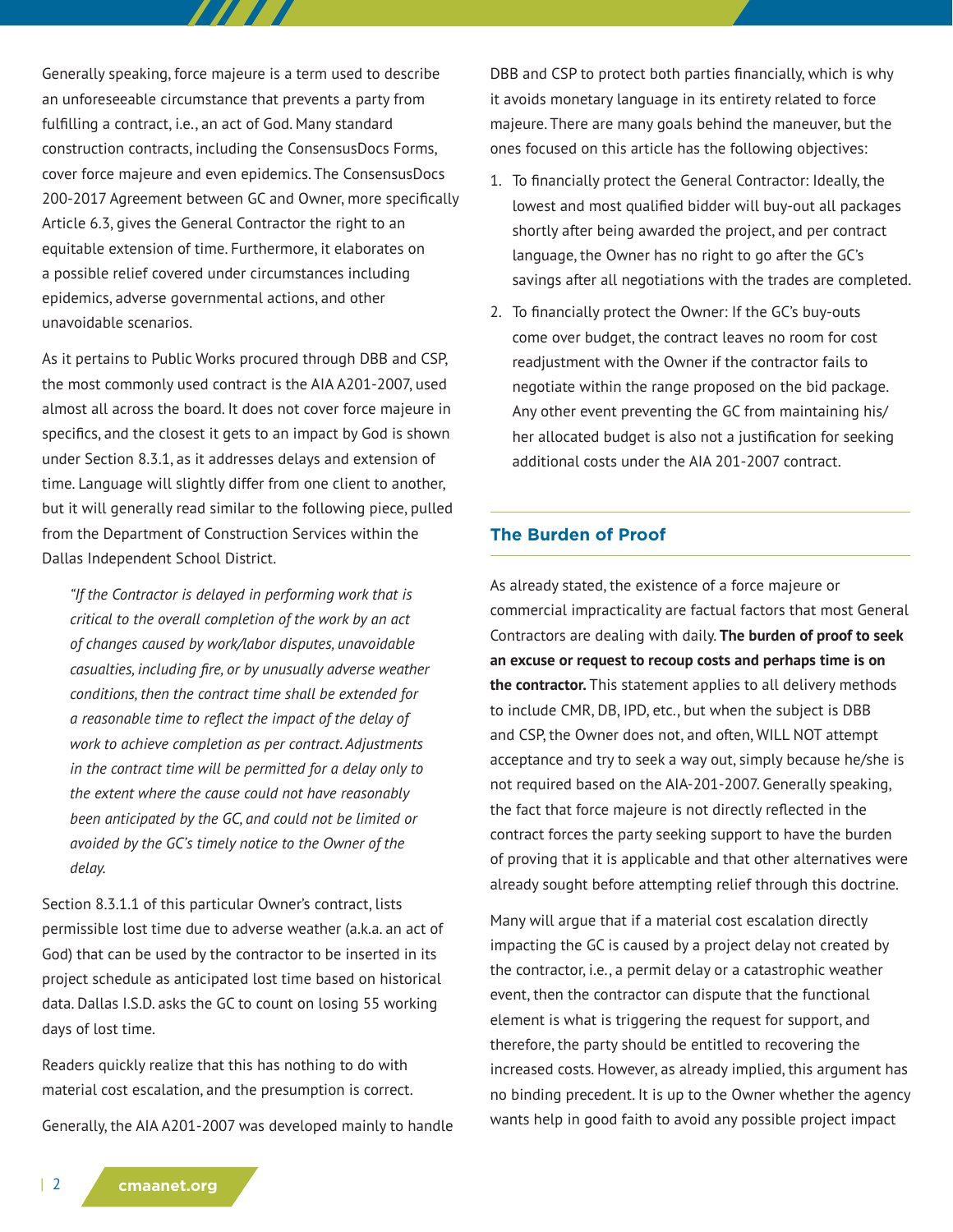that can lead to other major implications. The contractor has the burden of proof!

#### **How to Resolve This?**

In recent months, cost indexes stopped with the upwardonly-trend. We're now seeing a very interesting balance of ups and downs all throughout the world. Take for example the unprecedented cost of lumber mentioned earlier. Interestingly enough, that same 395% came down to a 42% only three months later, but it is now quickly going up again.

77 T 77

If the Owner denies an informal request for financial support, and a claim is filed, it is hard to imagine it being successful simply because of the lack of contractual support. However, owners will be inclined to support if the contractor shows that he/she has done his research and worked hard before presenting the facts. Investing time and resources revising cost proposals every time the index changes are not beneficial for either side of the table. Instead, it behooves the Owner, if deemed possible and reasonable, to sit down and conversate if the GC has shown good faith when presenting the facts.

"The result of the increase and the subcontractor's inability to perform can cripple the completion of the project, which is not in the best interest of any party. There may be acceptable alternatives to avoid a shutdown to the project through timely communication among all. Perhaps other materials can be used? Perhaps there can be a sharing in the cost? Perhaps design changes can be made?" (Last, 2021). Most importantly, if the Owner fails to assist, he/she can immediately put many small subcontractors out of business throughout the region, and the results can be instantaneous and long-term. Perhaps even impact the entire nation's economy if all Owners are on the same page and decide not to intervene.

There are many ways for an owner to tackle this, but it boils down to mutual agreement and collaboration. To make it successful, the general contractor needs to be willing and prepared to open the books, going back to the bidding period. This shows good faith to the Owner and complete transparency. Was the bid based on a sound estimate, or was the GC awarded the job not based on everything captured on the estimate but based on what he/she missed on the

estimate? The GC needs to show bid completeness based on current data.

"Typically, a contractor seeking cost escalation relief would provide a bid sheet, which estimates the price of the job down to the labor hours and material required" (Donato, Donnelly, Grossman, 2021). The Owner will audit the books and identify any cost difference based on buy-outs and current invoices from subcontractors, manufacturers, and vendors. This can be done internally using the owners' own resources or through a third-party auditor. After the facts of the impact are established, the Owner can opt to share half the costs or a small percentage, i.e., 20% or 15%, etc. The negotiation begins!

#### **Conclusion**

Costs variances are legitimate problems but claims to recoup costs must be reviewed in a case-by-case scenario. The fact that Owner X helped alleviate the burden does not mean that Owner Y should also collaborate. Cost Indexes are unbalanced these days, meaning that while some costs are going up, others are going down. Additionally, if product Z went up last month, it is likely going down this month. Key Term: Case-By-Case.

Contractors will need to be candid if they request the Owner's assistance. As stated by the HKA, a California Based Group specialized in legal construction disputes, it is imperative for the GC to bring forward all reasonable details with sufficient and relevant evidence, all in compliance with the contractor's terms, including but not necessarily limited to the claims and provisions part of the contract. Open the books!

If you are a GC, do not use this economic downturn as an opportunity for unsound, baseless, and perhaps illegal financial gains. Also, keep in mind that as you communicate, convey the message in a manner that informs; avoid agitating. "Attacking the other side and putting them on the defensive may yield a short-term tactical advantage but will likely have an opposite effect in front of legal experts or perhaps the court if it ever gets to that point" (Shaughnessy, Underwood, 2021).

If you are an owner, allow the GC to work on her/his burden of proof and use the best judgment to avoid more significant problems potentially impacting the construction project. If it sounds reasonable and practical, collaborate.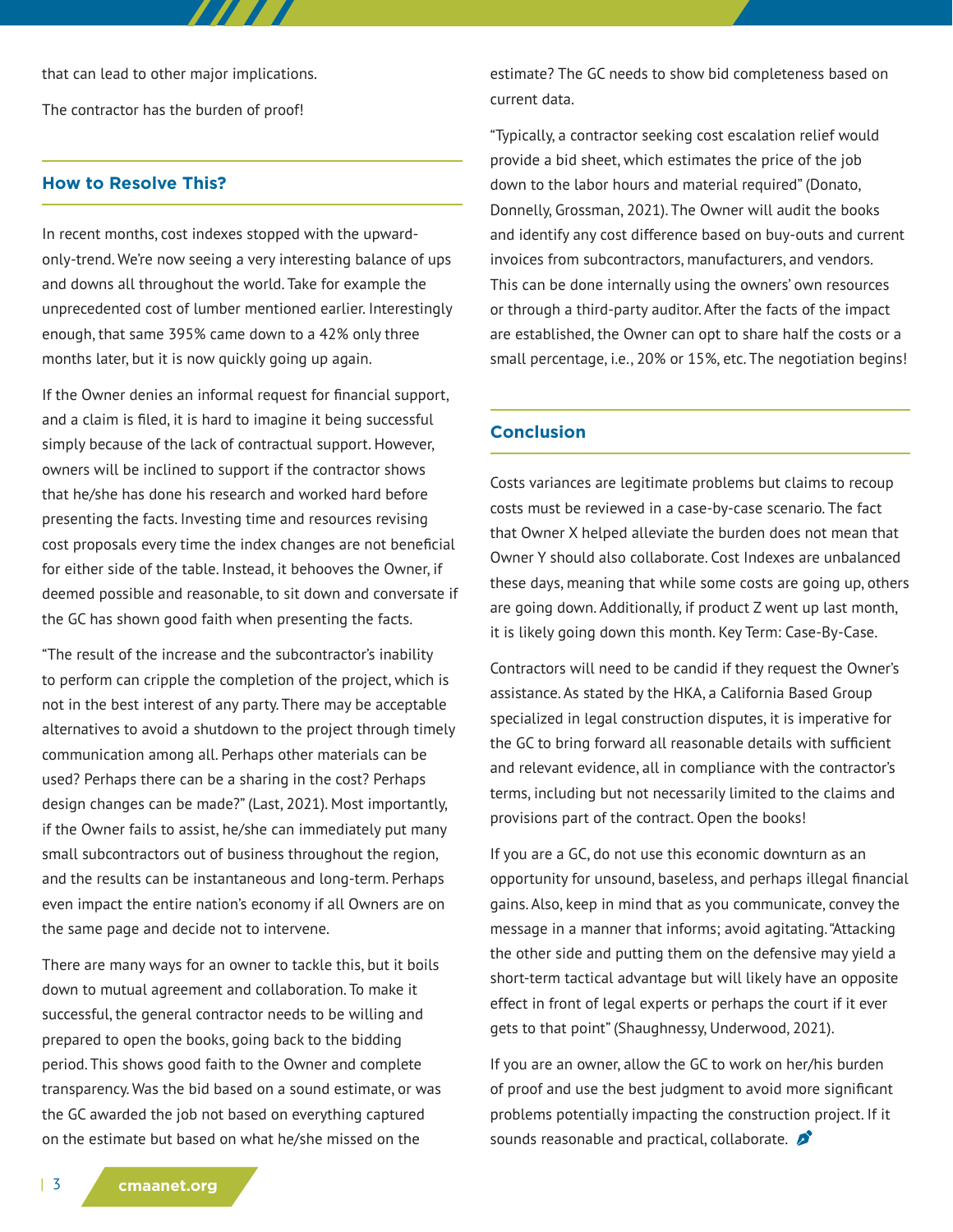#### **REFERENCES:**

Amadeo, K. (2020, February 12). *Why recessions happen in the U.S.* The Balance. Retrieved January 30, 2022, from https:// www.thebalance.com/the-history-of-recessions-in-the-unitedstates-3306011

Donato, P., Donnelly, T., & Grossman, J. (2021, September 21). *Supply chain cost increases lead to proliferation of cost escalation on construction projects.* HKA. Retrieved January 30, 2022, from https://www.hka.com/supply-chain-cost-increases-lead-toproliferation-of-cost-escalation/

*Iron ore price today.* Business Insider. (n.d.). Retrieved January 30, 2022, from https://markets.businessinsider.com/commodities/ iron-ore-price

Jackson, N. M. (2019, March 10). *How long do downturns last?* Acorns. Retrieved January 30, 2022, from https://www.acorns. com/money-basics/the-economy/how-long-do-downturns-last/

Last, Attorney at Law, W. C. (n.d.). *Do recent materials price increases threaten your bottom line?* Last & Faoro, Attorneys at Law. Retrieved January 30, 2022, from https://www. lhfconstructlaw.com/articles/do-recent-materials-priceincreases-threaten-your-bottom-line/

*Lumber price today.* Business Insider. (n.d.). Retrieved January 30, 2022, from https://markets.businessinsider.com/commodities/ lumber-price